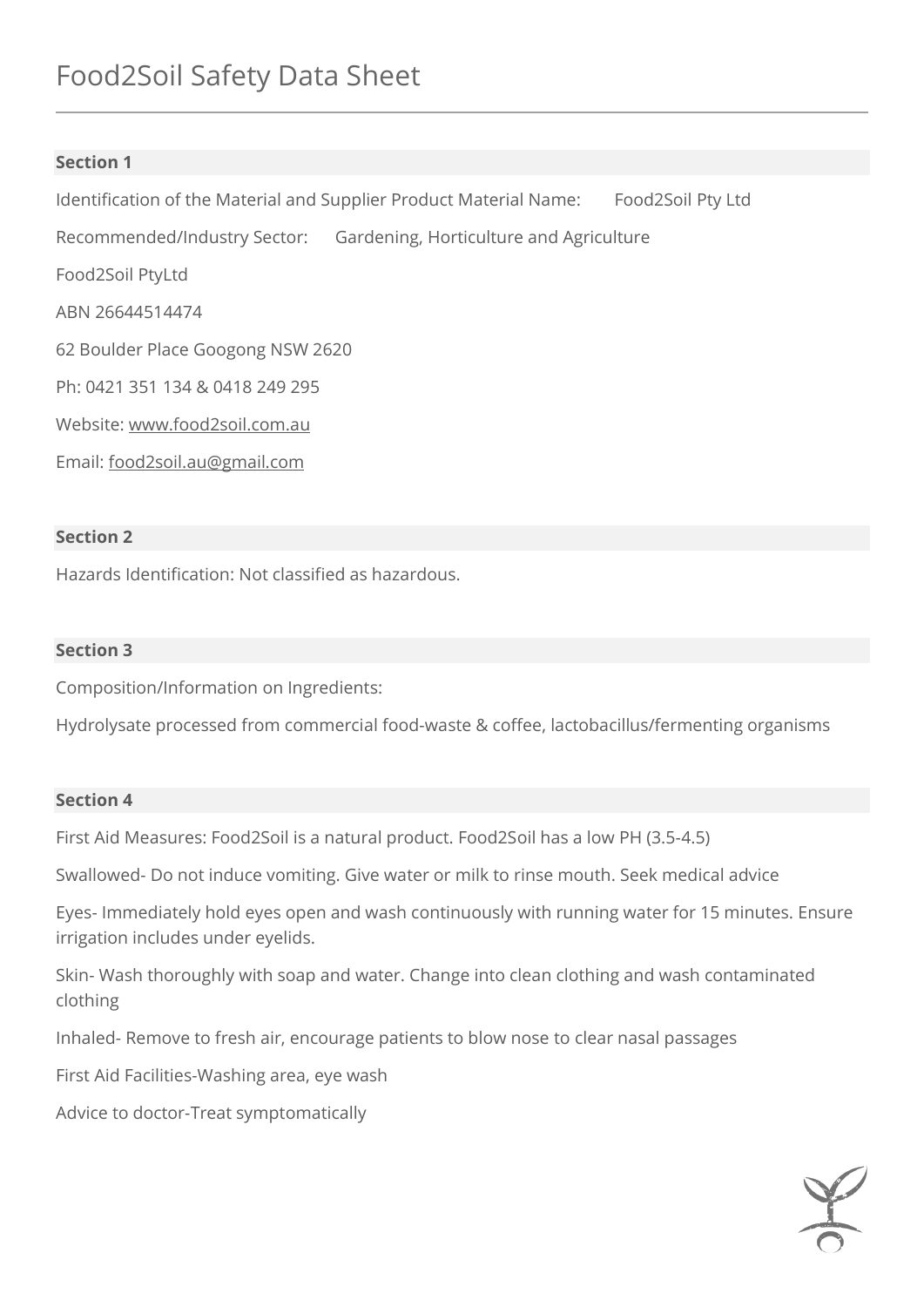Not intended for human consumption.

### **Section 5**

Fire Fighting Measures: Food2Soil product is not a flammable or explosive.

### **Section 6**

Accidental release measures: Dispose of in accordance with all local, state and national government regulations by accepted methods

### **Section 7**

Handling and Storage: Store and transport in accordance with regulations.

### **Section 8**

Exposure Controls/personal protection: Approved respirator AS1715 to be worn, glasses, safety glasses and protective overalls. Wash hands and face thoroughly after handling and before work breaks, eating, drinking smoking or using toilet facilities

Ensure workplace is well ventilated

http://www.safeworkaustralia.gov.au

### **Section 9**

Physical and chemical properties:

Forms = liquid and solid

Appearance- dark brown

Odour- slight fermented smell

Flammability- nil

Boiling Point-As for water

Freezing Point -As for water

Evaporation Rate- As for water

Vapor pressure level-As for water

Solubility in water- Liquid 100% miscible